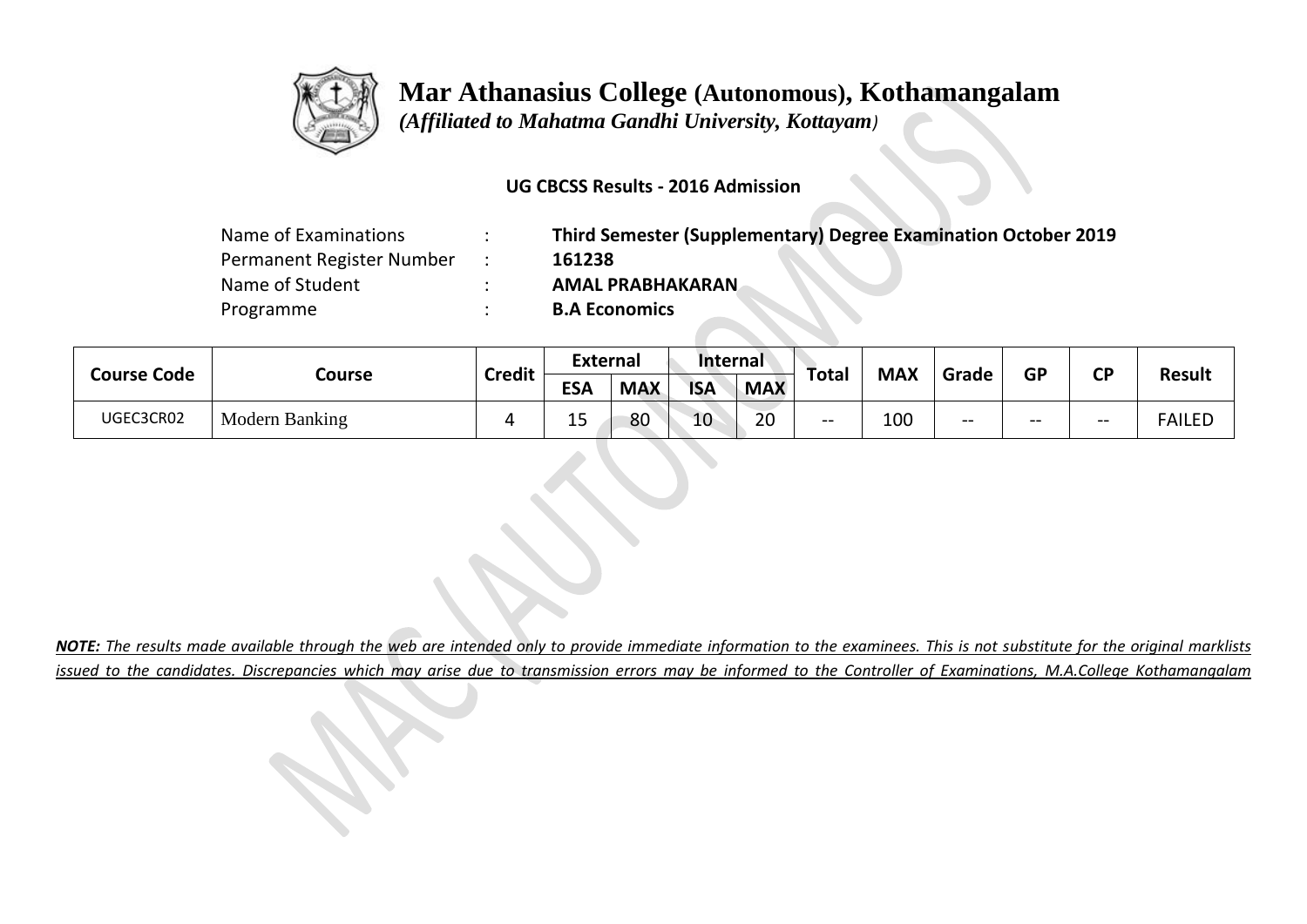

 *(Affiliated to Mahatma Gandhi University, Kottayam)*

#### **UG CBCSS Results - 2016 Admission**

| Name of Examinations      | Third Semester (Supplementary) Degree Examination October 2019 |
|---------------------------|----------------------------------------------------------------|
| Permanent Register Number | 161253                                                         |
| Name of Student           | <b>BASIL C KURIAKOSE</b>                                       |
| Programme                 | <b>B.A Economics</b>                                           |

|                    |                                                                       | <b>Credit</b> | External   |            | Internal   |            |              |            |       |           | <b>CP</b> |               |
|--------------------|-----------------------------------------------------------------------|---------------|------------|------------|------------|------------|--------------|------------|-------|-----------|-----------|---------------|
| <b>Course Code</b> | Course                                                                |               | <b>ESA</b> | <b>MAX</b> | <b>ISA</b> | <b>MAX</b> | <b>Total</b> | <b>MAX</b> | Grade | <b>GP</b> |           | <b>Result</b> |
| UGEN3CC01          | Reflections On Indian Polity, Secularism &<br>Sustainable Environment | 4             | 28         | 80         | 12         | 20         | 40           | 100        |       |           | 20        | <b>PASSED</b> |
| UGML3CC01          | അരങ്ങും പൊരുളും                                                       |               | 31         | 80         | 09         | 20         | 40           | 100        |       |           | 20        | <b>PASSED</b> |
| UGEC3CR01          | Principles Of Micro Economics                                         | 4             |            | 80         | 13         | 20         | $- -$        | 100        | $- -$ | $- -$     | $- -$     | <b>FAILED</b> |
| UGPS3CM01          | An Introduction To Political Science                                  | 4             | 24         | 80         | 10         | 20         | $- -$        | 100        | --    | $- -$     | --        | <b>FAILED</b> |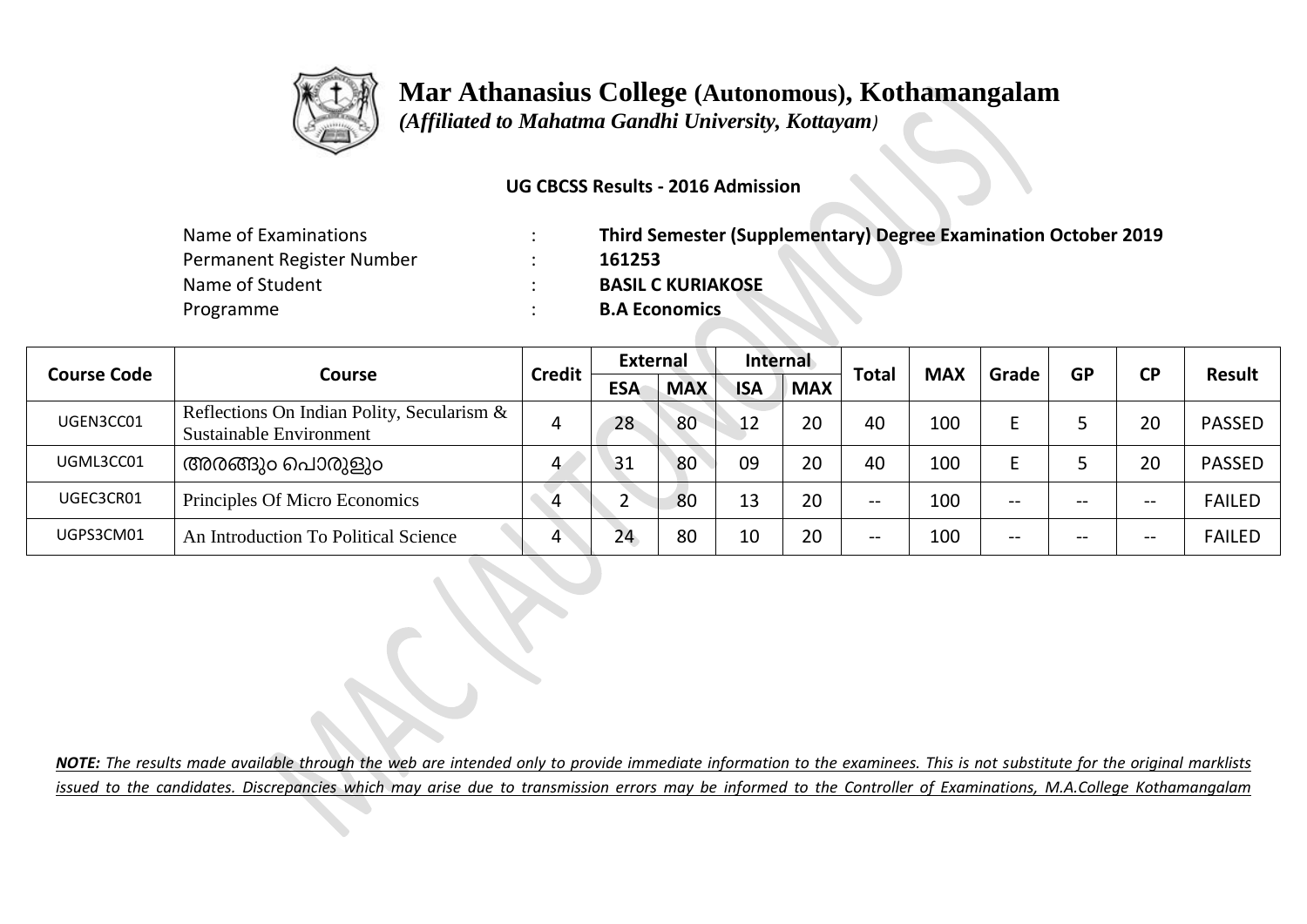

 *(Affiliated to Mahatma Gandhi University, Kottayam)*

### **UG CBCSS Results - 2016 Admission**

| Name of Examinations      | Third Semester (Supplementary) Degree Examination October 2019 |
|---------------------------|----------------------------------------------------------------|
| Permanent Register Number | 161259                                                         |
| Name of Student           | <b>ELDHOSE GEORGE</b>                                          |
| Programme                 | <b>B.A Economics</b>                                           |

|                    |                                                                       | <b>Credit</b> | External            |            | <b>Internal</b> |                    |              |            |       | GP | СD     |               |
|--------------------|-----------------------------------------------------------------------|---------------|---------------------|------------|-----------------|--------------------|--------------|------------|-------|----|--------|---------------|
| <b>Course Code</b> | Course                                                                |               | <b>ESA</b>          | <b>MAX</b> | <b>ISA</b>      | <b>MAX</b>         | <b>Total</b> | <b>MAX</b> | Grade |    |        | <b>Result</b> |
| UGEN3CC01          | Reflections On Indian Polity, Secularism &<br>Sustainable Environment |               | $\lnot$<br><u>_</u> | 80         | י               | $\mathsf{a}$<br>zu | 40           | 100        |       |    | $\sim$ | <b>PASSEL</b> |